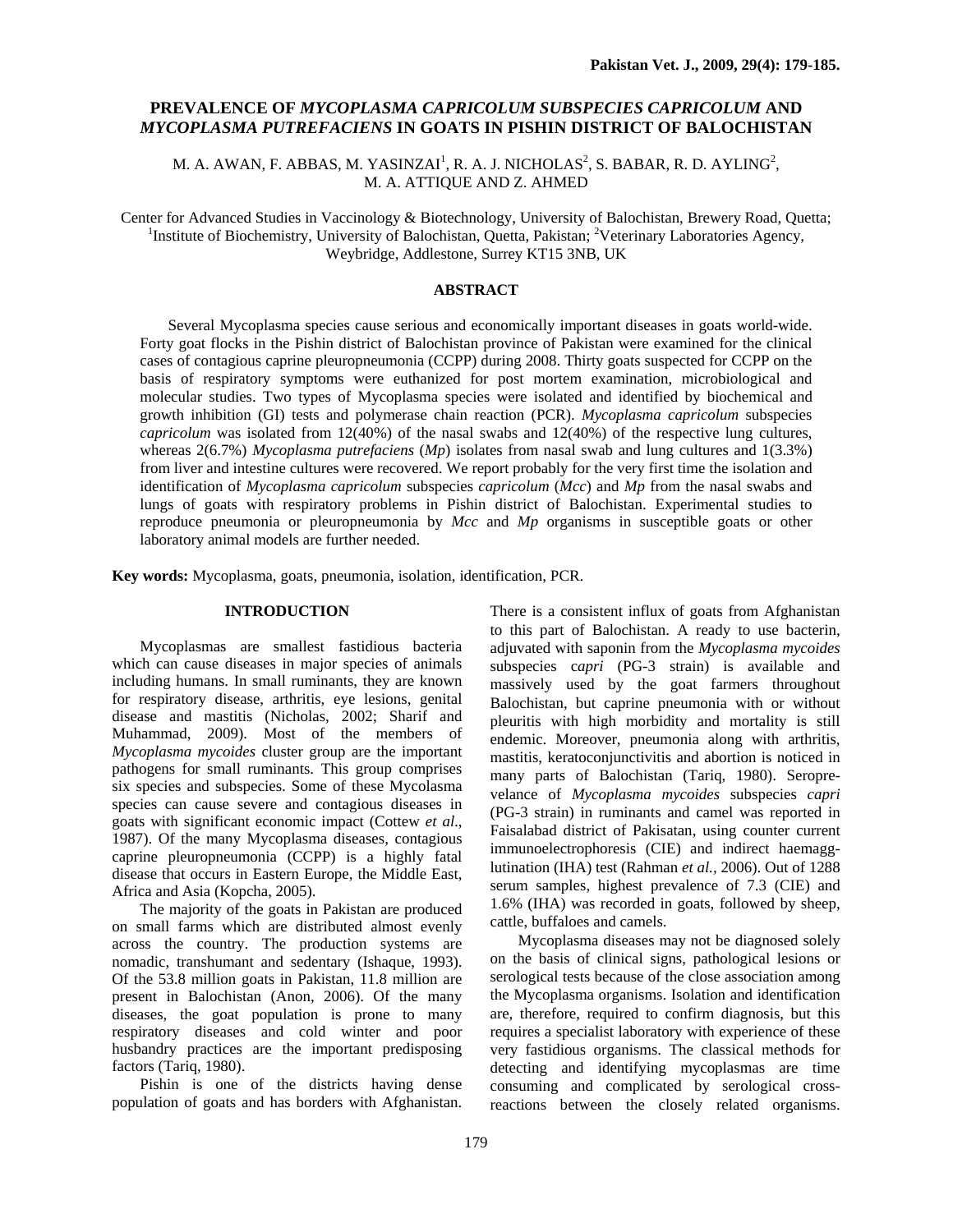Molecular diagnosis has improved their detection and identification, specifically the polymerase chain reaction (PCR) for *Mycoplasma capricolum* subspecies *capripneumoniae* (*Mccp)* (Woubit *et al.*, 2004), the *Mycoplasma "mycoides* cluster" and *Mycoplasma "mycoides* sub cluster" coupled with restriction fragment length polymorphisms (RFLP) (Bashiruddin *et al*., 1994) and the recently introduced PCR and denaturing gradient gel electrophoresis (DGGE) method (McAuliffe *et al*., 2005).

Previous work on Mycoplasma diseases in goats in Pishin, Balochistan has been limited (Tariq, 1980; Awan *et al.*, 2004). This study recorded for the first time the isolation and identification of *Mycoplasma capricolum* subspecies *capricolum (Mcc)* and *Mycoplasma putrefaciens* (*Mp)* on the basis of biochemical, serological and PCR tests from the nasal swabs and lung cultures of goats in Pishin district of Balochistan, Pakistan.

## **MATERIALS AND METHODS**

### **Study area**

Pishin is one of the larger districts in Balochistan with temperatures ranging from -14<sup>0</sup>C in winter to  $40^{\circ}$ C in summer. There is continuous migration of small ruminants from Afghanistan to adjoining parts of Balochistan, having the partial enforcement of quarantine regulations.

## **Sample size and sampling**

During 2008, forty goat herds with a total population of 2010 animals were visited in the Pishin district of Balochistan. The goats were examined for the presence of respiratory signs and symptoms. Thirty sick goats with varying degrees of respiratory manifestations were selected and brought to the animal facility in the Center for Advanced Studies in Vaccinology and Biotechnology (CASVAB), University of Balochistan, Quetta.

Ante-mortem examination was carried out on all of the 30 goats and nasal swabs were also taken for immediate processing. The goats were euthanized two days later and post-mortem examination was performed on each of the goat. The lungs and swab cultures from trachea, kidneys, fore-limb joints, liver, intestines and eyes from each of euthanized goats were collected and processed for the isolation of Mycoplasma species.

### **Isolation and identification of Mycoplasma species**

The nasal swabs and samples from lung, trachea, liver, kidneys, intestine, fore-limb joints and eyes were cultured in contagious caprine pleuropneumonia (CCPP) medium such as modified CCPP broth and agar media (OIE, 2008) following methods described by Nicholas and Baker (1998). Briefly, all of the cultured

tubes and plates were incubated at  $37^{\circ}$ C in a humidified  $CO<sub>2</sub>$  (5%) incubator. The broth cultures were observed daily for any color change or presence of cloudiness indicating growth of Mycoplasma*.* The solid agar medium plates were also examined every two days for the presence of "fried egg" micro-colonies of Mycoplasma species using the stereomicroscope (35 x).

Isolates were individually purified and subjected to digitonin sensitivity and a series of biochemical tests such as glucose fermentation, arginine decarboxylation, casein digestion, liquefaction of inspissated serum, phosphatase activity, and reduction of 2, 3, 5, triphenyl tetrazolium hydrochloride for identification of Mycoplasma species (Poveda, 1998). The growth inhibition test (GIT), as described by Poveda and Nicholas (1998), was also performed to further confirm the members of the Mycoplasma "*mycoides* cluster" and other prevailing species of Mycoplasma by using homologous polyclonal specific rabbit antisera.

## **Polymerase Chain Reaction**

DNA was purified from the cultures of triple cloned isolates of Mycoplasma species, using the genomic DNA purification kit (PUREGENE – Gentra System, USA). The purified genomic DNA samples were stored in micro tubes  $(1.5 \text{ ml})$  at -20<sup>0</sup>C until tested.

Polymerase chain reaction (PCR) tests for the detection of *Mycoplasma "mycoides* cluster" members, *Mycoplasma mycoides* sub cluster (*Mmm*SC*, Mmc, Mmm*LC) members (Bashiruddin *et al*., 1994), *Mccp* (Woubit *et al*., 2004) and *Mp* (Shankster *et al,* 2002) were performed on DNA samples from purified cultures of Mycoplasma isolates. All the primers used in this study were synthesized from Gene-Link, USA.

*Mycoplasma "mycoides* cluster and *Mycoplasma "mycoides* sub cluster" members produced PCR products (Amplicon) of 1500 and 574 bp, respectively. Moreover, *Mycoplasma capricolum* subspecies *capripneumoniae* (*Mccp*) and *Mycoplasma putrefaciens*  produced PCR products of 316 and 800 bp, respectively.

#### **RESULTS**

#### **Ante-mortem examination**

Of the 30 goats, 24(80%) showed marked respiratory symptoms such as watery to thick nasal discharge, difficult breathing and temperatures ranging from 38.2 to  $40^{\circ}$ C. Two goats showed signs of pain on touching the chest. None of the goats showed lameness or any other clinical manifestation.

### **Post-mortem examination**

Gross pathology during post mortem examination revealed various degrees of pneumonia in 27 goats. Fibrinous pleuropneumonia was observed in four goats.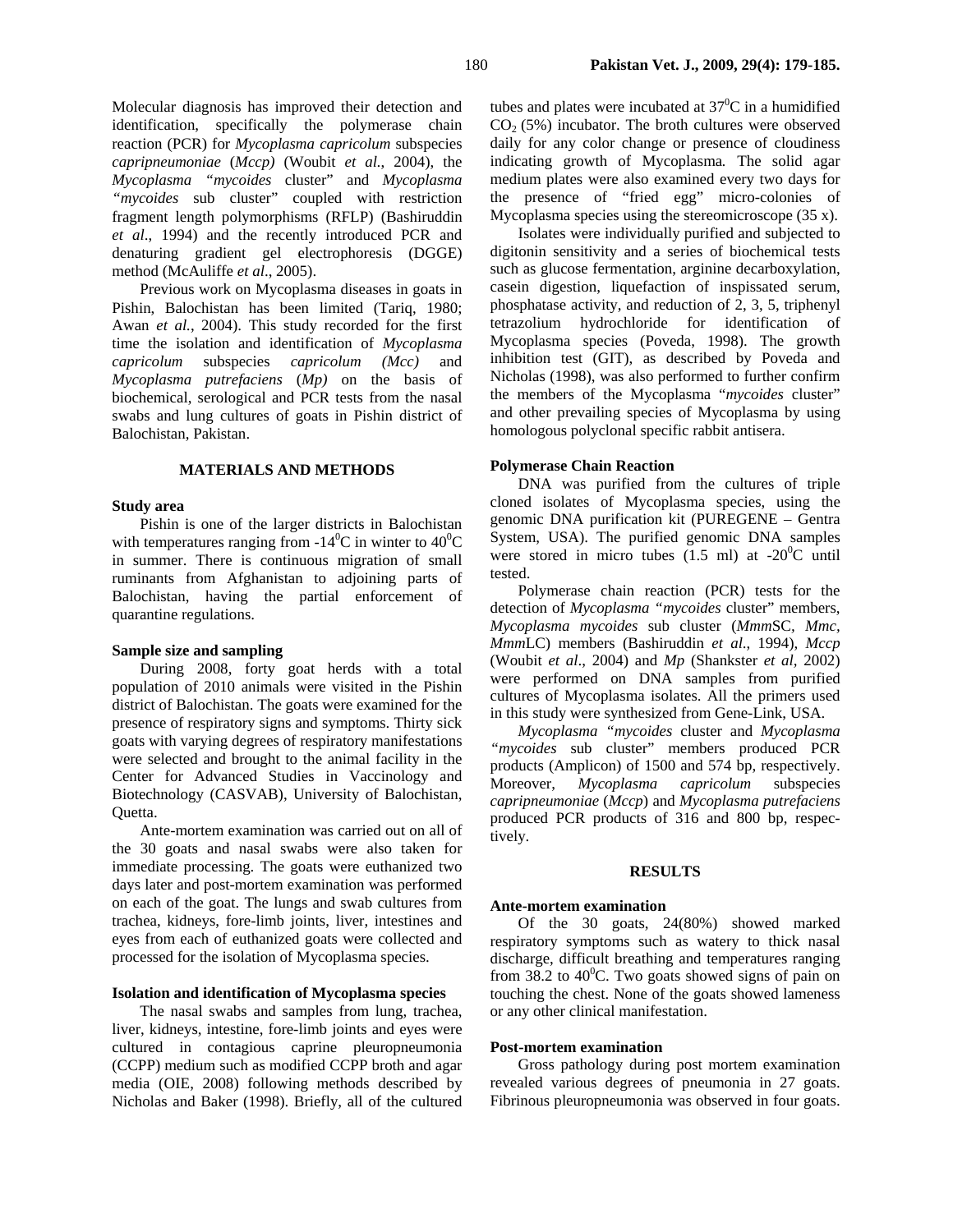Thirteen goats had lungs adhered to the inner chest cavity. None of the goats showed hydrothorax. Lobar  $(n=15)$  and broncho-pneumonia  $(n=8)$  were the consistent finding in the investigated goats.

### **Isolation and identification**

*Mycoplasma capricolum* subspecies *capricolum* isolates grew within 3-5 days, whereas *Mp* grew within 2-3 days, with a characteristic putrefying smell. The colonies produced by the *Mcc* isolates were comparatively larger than the *Mp* isolates.

All the isolates were confirmed as members of Mycoplasma genus on the basis of digitonin sensitivity test prior to the biochemical, GIT and different PCR tests (Table 1). *Mycoplasma capricolum* subspecies *capricolum and Mp* produced a growth inhibition zone greater than 4 mm with the specific polyclonal rabbit antiserum.

Of the six members of *Mycoplasma* "*mycoides* cluster" (M. m cluster), only *Mycoplasma capricolum* subspecies *capricolum* and a non M. m. cluster member such as *Mp* were isolated. *Mycoplasma capricolum* subspecies *capricolum* was isolated from 12(40%) of the nasal swab and 12(40%) of lung cultures, whereas 2(6.7%) isolates of *Mp* from each of the nasal swab and lung cultures and 1(3.3%) from each of liver and intestine cultures were isolated (Table 2). None of Mycoplasma species was isolated from the trachea, kidneys, fore limb joints, and eyes of the goats at postmortem.

### **Polymerase Chain Reaction**

The results of PCR (Table 3) for M. m cluster (Fig. 1), sub cluster members (Fig. 2), and *Mccp* on the Mycoplasma isolates from nasal swabs and lung cultures excluded all members of Mm cluster except 24 isolates of *Mcc* (nasal swab culture n=12, and lung culture n=12) which were also characterized by the biochemical and GI tests. The *Mp* isolated from nasal swab (n=2), lung samples (n=2), and one from each of liver and intestine cultures were positive in specific PCR for *Mp* (Fig. 3).

#### **DISCUSSION**

In the present study, the isolation and identification of caprine respiratory Mycoplasma species were carried out in Pishin district of Balochistan. The isolation of *Mmc* from the lung tissues of goats in few areas of Balochistan (Tariq, 1980) has previously been reported on the basis of classical biochemical tests.

Overall, the high prevalence rate of *Mcc* in nasal swabs and lung samples of goats is alarming in the present investigation. In addition, the isolation of *Mp* from the lungs, nasal swabs, liver and intestine of goats was also unexpected, and stressing to further explore their pathogenic role in caprine respiratory problems. *Mycoplasma mycoides* subspecies *mycoides,* large colony *(Mmm*LC), *Mmc and Mccp* could not be recovered from any of the processed tissue samples of goats.

Undoubtedly, previous studies have demonstrated that Mycoplasma infections in goats are widespread within Pakistan, particularly in Balochistan (Tariq, 1980). Besides the conventional biochemical and serological (GIT) tests, we have now introduced molecular method (PCR) into our laboratory to detect and identify these organisms that cause such economically important diseases. However traditional test methods are still required to confirm the identification of some Mycoplasma isolates, specifically *Mcc.* 

The presence of arthritis especially of the fore limbs in young goats is quite common in this part of Balochistan. In this study, none of the *Mcc* organisms was recovered from any of fore limbs joints of goats, indicating chronic infection by these organisms. *Mycoplasma putrefaciens* is also one of the causative agents of CA syndrome (OIE, 2008). Besides mastitis, it is also reported to inflict septicaemia in kids and arthritis in adults (Peyraud *et al*., 2003) and polyarthritis in kids in Spain (Rodriguez *et al.*, 1994). It was also reported that *Mp* can be isolated from animals with and without clinical signs (Mercier *et al.,* 2001), suggesting that a carrier status could occur. In the present study, the isolation and characterization of *Mp* especially from the nasal swabs and lung cultures of goats from Pishin district can not be ignored and its prevalence and pathogenic role should be investigated in goats in other parts of Balochistan.

The causative agent of CCPP, *Mccp* was not isolated during this study. This could be due to the extremely fastidious nature of the organism, the widespread and indiscriminate use of antimicrobials, especially the macrolides, tetracyclines and fluoroquinolones. The confirmation of purified isolates of *Mcc* and *Mp* from nasal swabs and lung cultures through PCR in this study has also been carried out.

None of the *Mmm*LC and *Mmc* organisms have been isolated from the investigated goats in Pishin district. On the other hand, the high prevalence of *Mcc*  and low prevalence of *Mp* in goats is also alarming. These results are in agreement with the study carried out by Waleed *et al.* (2006) in which significantly high number of *Mcc* and *Mp* bacteria were isolated from nasal and milk samples of goats. We report probably for the very first time the isolation and characterization of *Mcc* and *Mp* on the basis of biochemical, GI and PCR tests for the diagnosis of caprine pneumonia in Balochistan, Pakistan.

In conclusion, the use of classical biochemical and serological tests along with the PCR may be used for the identification of Mycoplasma species such as *Mcc* and *Mp* from nasal swabs and lung cultures of goats.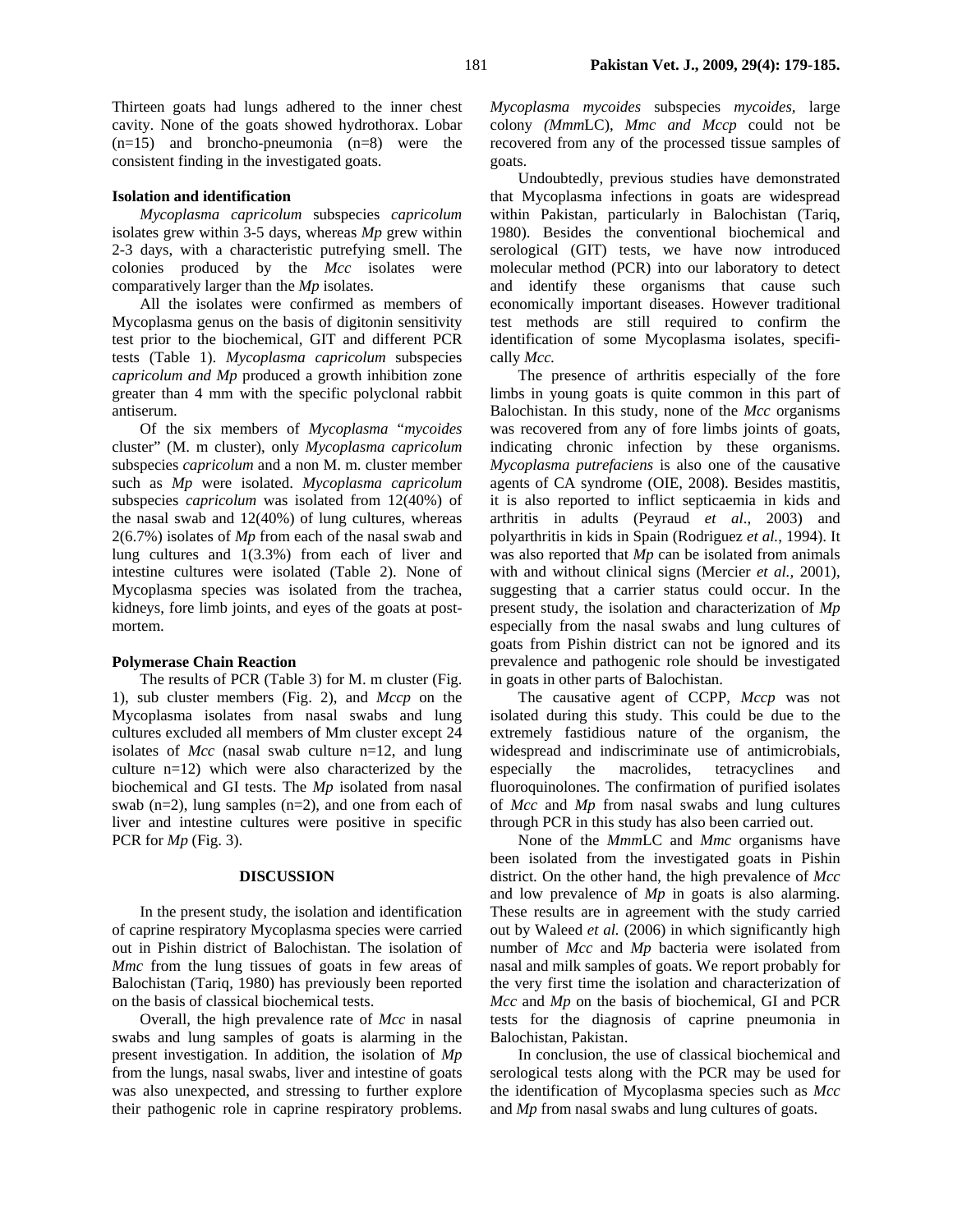| Source of                                         | <b>Biochemical Tests a,f</b><br><b>Standard</b> |        |                  |        |        |        |                  |        | $GIT^e +$ | Mycoplasma               |
|---------------------------------------------------|-------------------------------------------------|--------|------------------|--------|--------|--------|------------------|--------|-----------|--------------------------|
| samples-goat<br>$\frac{\tan \theta}{\tan \theta}$ | b                                               | 1      | $\boldsymbol{2}$ | 3      | 4      | 5      | 6                | 7      | ve for    | species<br>identified as |
| Liver-233                                         | $^{+}$                                          | $^{+}$ |                  | $^{+}$ | $+$    |        | $+\sqrt{W}$      | $^{+}$ | Mp        | Mp                       |
| Intestine-237                                     | $^{+}$                                          | $^{+}$ |                  | $^{+}$ | $+$    | -      | $+^{\rm W}$      | $^{+}$ | Mp        | Mp                       |
| $Nose/Lung-239c$                                  | $^{+}$                                          | $^{+}$ |                  | $^{+}$ | $+$    |        | $+^{\rm W}$      | $^{+}$ | Mp        | Mp                       |
| Nose/Lung- $240d$                                 | $+$                                             | $^{+}$ | $+$              | $^{+}$ |        | $^{+}$ | $+$              | $+$    | Mcc       | Mcc                      |
| Nose/Lung- $244d$                                 | $+$                                             | $^{+}$ | $^{+}$           | $^{+}$ |        | $^{+}$ | $+$              | $^{+}$ | Mcc       | Mcc                      |
| Nose/Lung- $245^d$                                | $^{+}$                                          | $^{+}$ | $^{+}$           | $^{+}$ |        | $^{+}$ | $+$              | $+$    | Mcc       | Mcc                      |
| $Nose/Lung-246d$                                  | $+$                                             | $^{+}$ | $^{+}$           | $^{+}$ |        | $^{+}$ | $+$              | $^{+}$ | Mcc       | Mcc                      |
| Nose/Lung- $247d$                                 | $^{+}$                                          | $^{+}$ | $+$              | $^{+}$ |        | $^{+}$ | $+$              | $+$    | Mcc       | Mcc                      |
| $Nose/Lung-248d$                                  | $+$                                             | $^{+}$ | $+$              | $^{+}$ |        | $^{+}$ | $+$              | $^{+}$ | Mcc       | Mcc                      |
| Nose/Lung- $249d$                                 | $+$                                             | $^{+}$ | $+$              | $^{+}$ |        | $^{+}$ | $+$              | $+$    | Mcc       | Mcc                      |
| Nose/Lung- $250^d$                                | $^{+}$                                          | $^{+}$ | $^{+}$           | $^{+}$ |        | $^{+}$ | $^{+}$           | $^{+}$ | Mcc       | Mcc                      |
| Nose/Lung- $251d$                                 | $+$                                             | $^{+}$ | $^{+}$           | $^{+}$ |        | $^{+}$ | $^+$             | $+$    | Mcc       | Mcc                      |
| Nose/Lung- $252d$                                 | $^{+}$                                          | $^+$   | $^{+}$           | $^{+}$ |        | $^{+}$ | $^{+}$           | $^{+}$ | Mcc       | Mcc                      |
| Nose/Lung- $253d$                                 | $+$                                             | $^{+}$ | $^{+}$           | $^{+}$ |        | $^{+}$ | $+$              | $^{+}$ | Mcc       | Mcc                      |
| Nose/Lung- $254d$                                 | $^{+}$                                          | $^{+}$ | $^{+}$           | $^{+}$ |        | $^{+}$ | $^{+}$           | $^{+}$ | Mcc       | Mcc                      |
| $Nose/Lung-326c$                                  | $^{+}$                                          | $^{+}$ |                  | $^{+}$ | $^{+}$ |        | $+^{\mathrm{W}}$ | $^{+}$ | Mp        | Mp                       |

**Table 1: Identification of Mycoplasma isolates by biochemical and growth inhibition tests from goats** 

<sup>a</sup> Biochemical tests performed as described by Poveda (1998); <sup>b</sup> Digitonin sensitivity; <sup>c</sup> *Mycoplasma putrefaciens (Mp)* isolates from nose and lung +ive or –ve; <sup>d</sup> *Mycoplasma capricolum* subsp. *capricolum (Mcc)* isolates from nose and lung +ive or –ve;  $e^e$  Poveda and Nicholas, (1998); <sup>f</sup> Results of standard biochemical tests as described by Nicholas (2002); <sup>1</sup> Glucose fermentation; <sup>2</sup> Arginine hydrolysis; <sup>3</sup> Phosohatase activity; <sup>4</sup> Film & spot; <sup>5</sup> Casein digestion; <sup>6</sup> Tetrazolium HCL reduction (aerobic); <sup>7</sup> Tetrazolium HCL reduction (anaerobic); <sup>+</sup> Positive; Negative;  $+$ <sup> $\bar{w}$ </sup> weak positive.

Table 2: *Mycoplasma* species isolated from goat samples<sup>a</sup> in Pishin district of Balochistan

| <b>Nasal swab</b> | Lung             | Liver               | Intestine           |  |  |
|-------------------|------------------|---------------------|---------------------|--|--|
| Mcc 12 (40%)      | Mcc 12 (40%)     | <i>Mcc</i> $0(0\%)$ | $Mcc \quad 0 (0\%)$ |  |  |
| $2(6.7\%)$<br>Mp  | $2(6.7\%)$<br>Mp | $.3.3\%$ )<br>Mp    | $(3.3\%)$<br>Mp     |  |  |

*Mcc: Mycoplasma capricolum* subspecies *capricolum; Mp: Mycoplasma putrefaciens* <sup>a</sup> None of the Mycoplasma species were isolated from samples of trachea, kidneys, fore-limb joints and eyes.

|  |  |  |  |  | Table 3: PCR based identification of Mycoplasma species isolated (cultures) from goats |  |
|--|--|--|--|--|----------------------------------------------------------------------------------------|--|
|  |  |  |  |  |                                                                                        |  |

| Source of samples-                                                                                                                                                  | PCR <sup>a</sup> M. mycoides | $PCRaM$ . mycoides | $\overline{PCR}^{b}Mccp$   | PCR <sup>c</sup> Mp |  |  |  |  |
|---------------------------------------------------------------------------------------------------------------------------------------------------------------------|------------------------------|--------------------|----------------------------|---------------------|--|--|--|--|
| goat tag $#$                                                                                                                                                        | cluster                      | sub-cluster        |                            |                     |  |  |  |  |
| Liver-233                                                                                                                                                           | -ve                          | $ND^*$             | $\overline{\mathrm{ND}}^*$ | $+ve$               |  |  |  |  |
| Intestine-237                                                                                                                                                       | -ve                          | $ND^*$             | $ND^*$                     | $+ve$               |  |  |  |  |
| Nose/Lung- $239c$                                                                                                                                                   | -ve                          | $ND^*$             | $ND^*$                     | $+ve$               |  |  |  |  |
| Nose/Lung- $240^{\circ}$                                                                                                                                            | $+ve$                        | -ve                | -ve                        | ND'                 |  |  |  |  |
| Nose/Lung- $244^{\circ}$                                                                                                                                            | $+ve$                        | $-ve$              | $-ve$                      | ND'                 |  |  |  |  |
| Nose/Lung- $245^{\circ}$                                                                                                                                            | $+ve$                        | -ve                | -ve                        | ND'                 |  |  |  |  |
| Nose/Lung- $246^{\circ}$                                                                                                                                            | $+ve$                        | -ve                | -ve                        | ND'                 |  |  |  |  |
| Nose/Lung- $247^{\circ}$                                                                                                                                            | $+ve$                        | -ve                | -ve                        | ND'                 |  |  |  |  |
| Nose/Lung- $248^{\circ}$                                                                                                                                            | $+ve$                        | -ve                | -ve                        | ND'                 |  |  |  |  |
| Nose/Lung- $249^\circ$                                                                                                                                              | $+ve$                        | -ve                | -ve                        | ND'                 |  |  |  |  |
| Nose/Lung- $250^{\circ}$                                                                                                                                            | $+ve$                        | -ve                | -ve                        | ND                  |  |  |  |  |
| Nose/Lung- $251^{\circ}$                                                                                                                                            | $+ve$                        | -ve                | -ve                        | ND'                 |  |  |  |  |
| Nose/Lung- $252^{\circ}$                                                                                                                                            | $+ve$                        | -ve                | -ve                        | ND'                 |  |  |  |  |
| Nose/Lung- $253^{\circ}$                                                                                                                                            | $+ve$                        | -ve                | $-ve$                      | ND'                 |  |  |  |  |
| Nose/Lung- $254^{\circ}$                                                                                                                                            | $+ve$                        | -ve                | -ve                        | ND'                 |  |  |  |  |
| Nose/Lung- $326^{\circ}$                                                                                                                                            | -ve                          | $ND^*$             | $ND^*$                     | $+ve$               |  |  |  |  |
| <sup>a</sup> Bashiruddin <i>et al.</i> , (1994); <sup>b</sup> Woubit <i>et al.</i> , (2004); <sup>c</sup> PCR + ve or -ve for Mycoplasma culture isolated from both |                              |                    |                            |                     |  |  |  |  |

nose and lung samples; <sup>\*</sup>ND: Not done because sample was -ve in PCR for *M. mycoides* cluster members; <sup>1</sup>ND: Not done because sample was +ve in PCR for *M. mycoides* cluster members.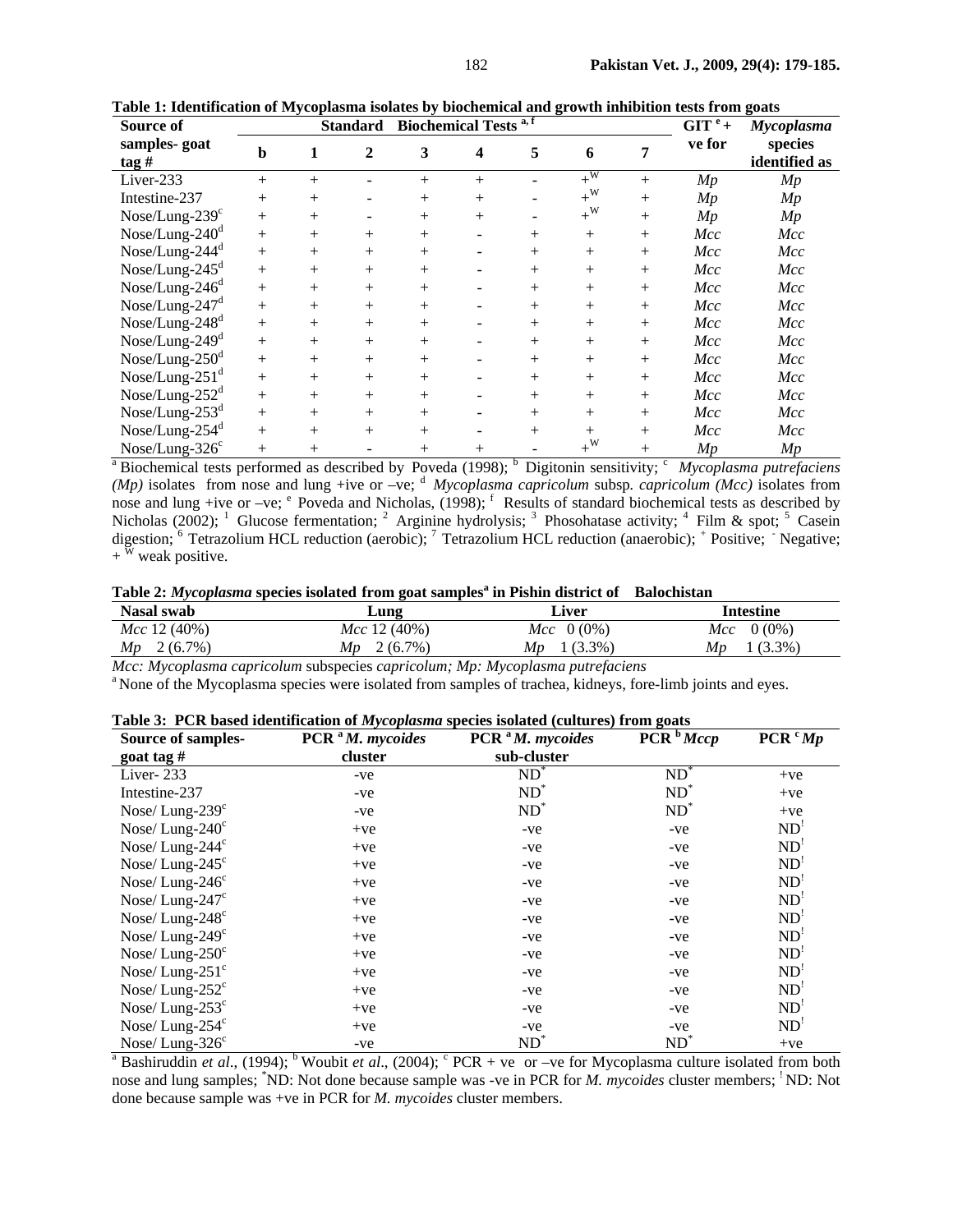

**Fig. 1: PCR for the members of** *M. mycoides* **cluster showing an amplicon size of 1.5Kbp. Lane 1 & 11 Molecular Ladder; lane 2 –ve control; lanes 3, 4, 5, 6, 7, 8, 9, 10, 12, 13, 15, 16, 17and 18 test samples +ve for Mycoplasma cluster members; lane 14 –ve sample; lanes 19 & 20** *Mmc* **and** *Mcc* **+ve controls respectively.** 



**Fig. 2: PCR for the members of** *M. mycoides* **sub cluster showing an amplicon size of 574bp. Lane 1 & 11: Molecular Ladder; lane 2 –ve control; lanes 3, 4, 5, 6, 7, 8, 9, 10, 12, 13, 14, 15, 16, 17 and 18 test samples –ve for** *M. mycoides* **sub cluster members; lanes 19 & 20** *Mmm***LC and** *Mmc* **+ve controls, respectively.**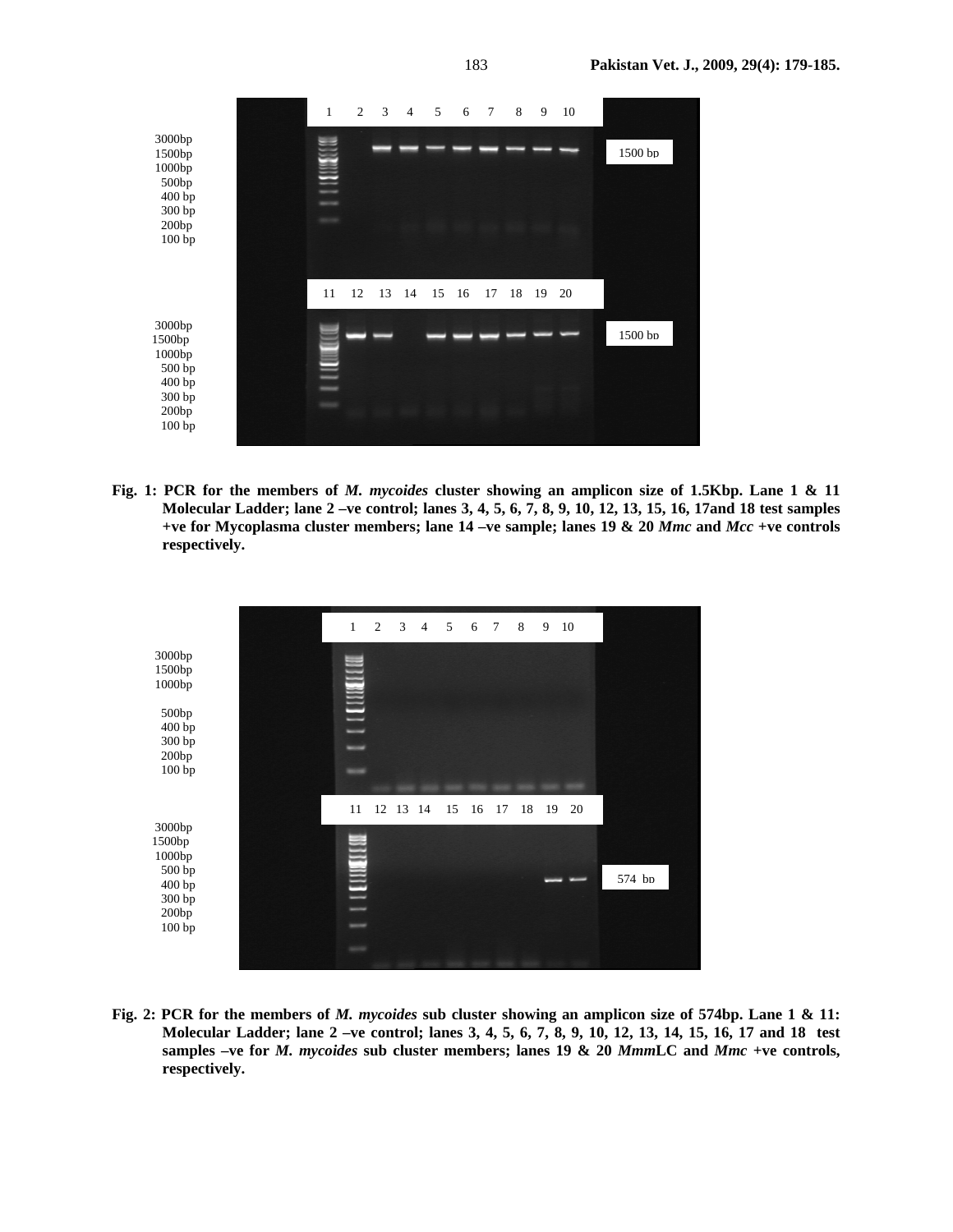

**Fig. 3: PCR for the** *Mycoplasma putrifaciens* **(***Mp***) showing an amplicon size of 800bp. Lane 1 Molecular**  Ladder; lane  $2$  –ve control; lanes  $3, 4, 5$  and  $8$  test samples +ve for  $Mp$ ; lanes  $6, 7$  and  $9$  test samples ve for  $Mp$ , and lane  $10 Mp$  +ve control.

## **Acknowledgements**

We would like to thank Pakistan Agriculture Research Council (PARC) Islamabad, Pakistan for the financial support under the Agriculture Linkage Programme (ALP), the Center for Advanced Studies in Vaccinology and Biotechnology (CASVAB), University of Balochistan, Queta for the material support for the molecular studies, Dr. Haleem Kakar and Dr Nasrullah, Livestock Department, Government of Balochistan, for help in visiting the study area, and above all the extra ordinary technical support, guidance and help of the members of Mycoplasma Group at Veterinary Laboratories Agency, Weybridge, United Kingdom.

#### **REFERENCES**

- Anon, 2006. Economic Survey, Government of Pakistan. Finance Division, Economic Advisory Wing, Islamabad. Pakistan.
- Awan, M. A., M. Siddique, F. Abbas, S. Babar, I. Mahmood and A. Samad, 2004. Isolation and identification of Mycoplasmas from pneumonic lungs of goats. J. App. Emerging Sci., 1(1): 45-50.
- Bashiruddin, J. B., T. K. Taylor and A. R. Gould**,** 1994. A PCR based test for the specific identification of *Mycoplasma mycoides* subspecies *mycoides* SC. J. Vet. Diag. Invest, 6: 428–434.
- Cottew, G. S., A. Breard, A. J. DaMassa, H. Erno, R. H. Leach, P. C. Lefevre, A. W. Rodwell and G. R. Smith, 1987. Taxonomy of the *Mycolasma mycoides* cluster. Israel J. Med. Sci., 23: 632-635
- Ishaque, S. M., 1993. Sheep management systems. In: Mackintosh J. B. (ed), Sheep Production in Pakistan. Pakistan Agricultural Research Council, Islamabad, Pakistan.
- Kopcha, M., 2005. Respiratory diseases of sheep and goats. In: C. M. Kahn (ed), The Merck Veterinary Manual, Merck & CO., Inc., Whitehouse Station, NJ., USA, pp: 1229-1230.
- McAuliffe, L., R. J. Ellis, J. R. Lawes, R. D. Ayling and R. A. J. Nicholas, 2005. 16S rDNA PCR and denaturing gradient gel electrophoresis: a single generic test for detecting and differentiating Mycoplasma species. J. Med. Microbiol*.,* 54: 731- 739.
- Mercier, P., D. Lenfant, F. Poumarat and G. Perrin, 2001. Prevalence of Mycoplasma infection within French milking caprine herds, In: J. B. Poveda, A. Fernandéz, J. Frey and K. E. Johansson (eds.), Mycoplasmas of Ruminants: Pathogenicity, Diagnostics, Epidemiology and Molecular Genetics, Vol 5. European Commission, Brussels, Belgium, pp: 130-133.
- Nicholas, R. A. J., 2002. Improvements in the diagnosis and control of diseases of small ruminants caused by mycoplasmas. Small Rum. Res., 45: 145-149.
- Nicholas, R. A. J. and S. E. Baker, 1998. Recovery of mycoplasmas from animals. In: Miles, R. J. and R. A. J. Nicholas (eds.), Mycoplasma Protocols. Humana Press, Totowa, USA, pp: 37-44.
- OIE, 2008. Contagious caprine pleuropneumonia. In: Manual of Standards for Diagnostic Tests and